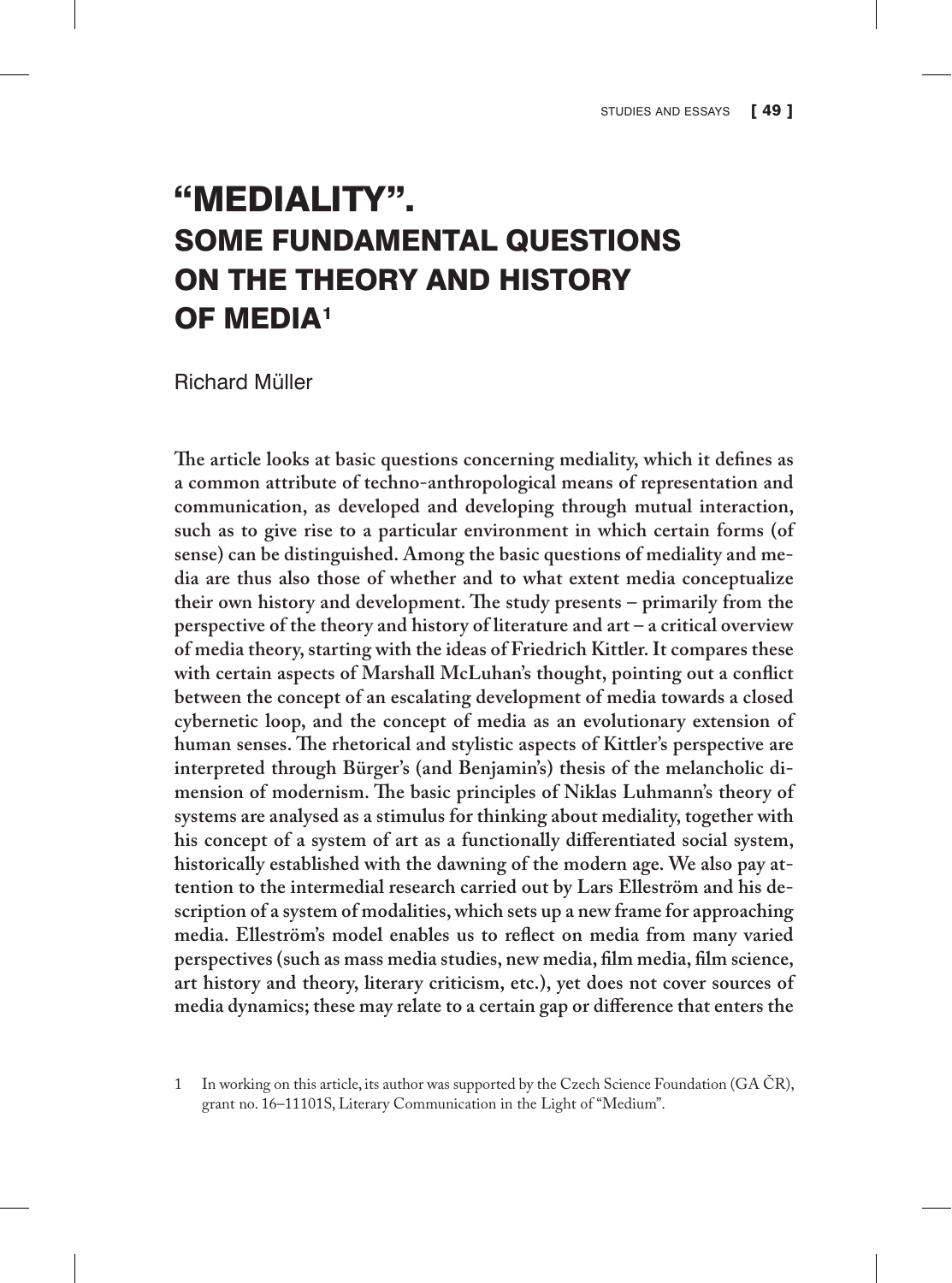**relationship between consciousness and communication, technology and the body, technology and the senses, and seems to set in motion the development of these constantly changing techno-anthropological tools.**

**Keywords:** mediality, literature, Friedrich Kittler, Niklas Luhmann, Lars Elleström

**Richard Müller** is researcher at the Institute of Czech Literature of the Czech Academy of Sciences in Prague.

Mediality can be understood as a general attribute of the processes of mediation (of meaning, information, data and perceptions) as manifested on the basis of the common characteristics of media in the broad sense: the historically everpresent techno-anthropological means of representation and communication developed and developing through mutual interaction; in other words the creation, preservation, transmission and manipulation of data, which at the same time give rise to the environment itself within which certain forms (of sense) can be distinguished.

If we agree on this seemingly superflous definition outlined above – the means ("media") which create the environment ("the medium") – we begin to see questions and areas that the theory of mediality, rather than just that of "media", relates to. To what extent do media create and recursively transform what we call history? To what extent do media grasp and record their own history and development? How much does the visibility of the content and form that the medium mediates depend on making the medium itself invisible? What makes up the materiality of the medium: its material boundary, where the medium encounters the senses; the long-term sociocultural practice and institutions that concentrate and regulate the rise of media creations; the physical-chemical processes that take place beyond the senses of perceptible form; the technological apparatus of the medium – the algorithms and protocols that make up its functioning; the epistemic conditions that form the continuity of the medium, and its development? Are there any common characteristics of media *in abstracto,* and if so what are they? Is it even possible (or necessary) to establish a definition of all media? Are there repeating patterns and a historical dynamic of differentiation of old and new media?

Any theory of mediality that is based on the definition of media as predetermined by their present state and by their socio-technological development will always be a step behind. The influential seminal and controversial works of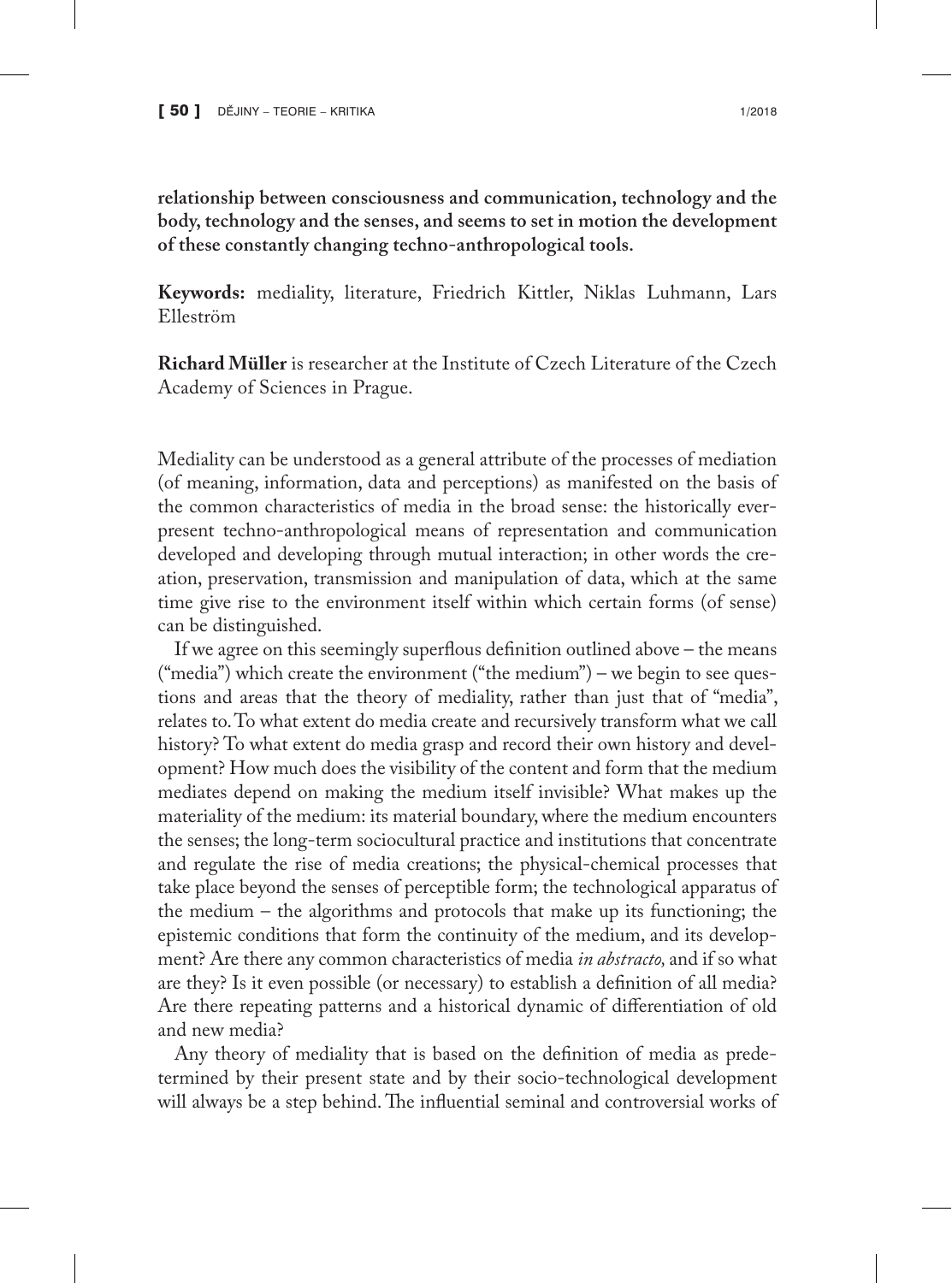Marshall McLuhan and Friedrich Kittler proceed, rather, in the opposite way: they look for the principles of the functioning and development of these special, environment-creating means, while at the same time they want a reflection of the media that is always a mediated reflection – a work independent from the traditional disciplines with which they work, and from the thematic areas with which the fields of philosophy, aesthetics, literary criticism, historiography, anthropology, psychology, biology or the positivistic history of technology are concerned. That said, it is not unimportant that the professional background of both these thinkers was in literary criticism and philosophy. Marshall McLuhan (1911–1980), a Canadian, studied English at the University of Manitoba and subsequently at the University of Cambridge, where his teachers were I. A. Richards, F. R. Leavis and E. M. W. Tillyard.<sup>2</sup> In his doctoral thesis, completed in 1942 (but only published in 2006) he focused on the work of the English Renaissance dramatist, pamphleteer and satirist Thomas Nashe, and in particular on the polemic of the period concerning the tension between rhetoric on the one hand and grammar and dialectic on the other, and on the reduction of the disciplines of the *trivium* in line with the teachings of the French humanist Peter Ramus. The transformation of the university curriculum, according to McLuhan, resulted in a revolution in European thinking in examining the identity of rhetoric (McLuhan's student, Walter J. Ong, considered Ramus' reformation of the *trivia* in a similar way, albeit directly connected to the role of print technology) and in the relationship between words (*verba*) and things (*res*). This was a revolution which fundamentally distanced Renaissance thinking from modernity, and whose media consequences (the impossibility, and at the same time the urgent necessity of interpreting the tension and special relationship between words and things for the modern age as a relationship between the media and the message) McLuhan realised only later.3 Friedrich Kittler (1943– 2011) graduated in German studies, Romance philology and Philosophy in Freiburg, and his early work, influenced mostly by the works of Lacan and Foucault, was dedicated to canonical authors such as G. E. Lessing, F. Schiller and J. W. Goethe.4 This philological and post-structural genealogy left its mark on

<sup>2</sup> MARSHALL MCLUHAN, *Člověk, média a elektronická kultura* [*Man, Media and the Electronic Culture*; Eng. edition: *Essential McLuhan*]*,* Brno 2000, p. 5.

<sup>3</sup> JOHN GUILLORY, *Marshall McLuhan, Rhetoric, and the Prehistory of Media Studies*, Affirmations: of the Modern 3/2015, <www.affirmations.arts.unsw.edu.au/index.php?journal= aom&page=article&op=view&path%5B%5D=81&path%5B%5D=85>, accessed June 22, 2016.

<sup>4</sup> FRIEDRICH KITTLER, *Gramophone, Film, Typewriter*, Stanford 1999, p. XXI; FRIEDRICH KITTLER, *Optical Media: Berlin Lectures 1999*, Cambridge 2010, p. 1.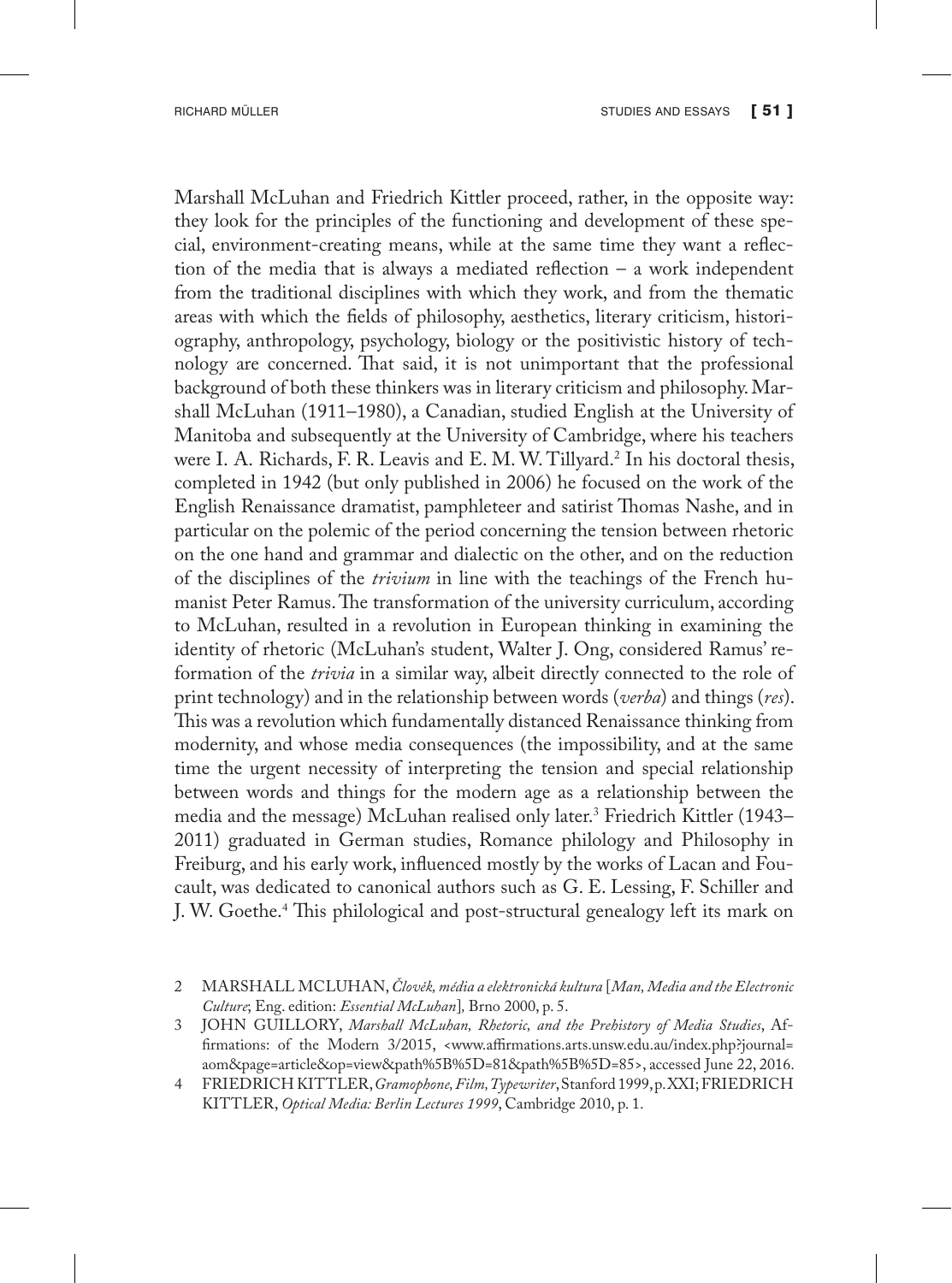Kittler's thinking with special dynamism, signifying a sharply negative reaction towards the residual nature of the technologically blind intellectual tradition of the human sciences (*Geisteswissenschaften*). Despite the fundamental differences between these two scholars in the basis and peripeteia of their ideas, they agree with each other at those times when from the perspective of the problematics of media their goal is to bridge, or alternatively to rework various differences in the origins of the natural, information and socio-humanistic sciences.

\*\*\*

Let us look, for example, at Kittler's famous sentence from his work *Draculas Vermächtnis. Technische Schriften*: "Nur was schaltbar ist, ist überhaupt" – "Only what is switchable, is at all".<sup>5</sup> Kittler certainly has in mind here the necessity of transforming traditional ontological questions through knowledge of the technological processes taking place behind the media. However, we should also notice that this is about existence in the sense of the possibility of something being switched on, that only a thing that "has a switch" exists. And this in turn implies a state of being switched on and a state of being switched off. But what does the moment of "switching" implyWhatever there is, i.e. whatever is perceptible, thinkable, recordable and/or repeatable, appears as such against the background of everything that has *no* determined value, address or parameter: pure chance, chaos, formless nothing, the absolute absence of data, noise. According to Kittler, the technical media – in various ways, through their limits and the mutual differences in what they can record – let us know about that which we can never know, for which Kittler borrows Lacan's concept of the *real*. Reality, if we are to know about it, needs to be "switched on", and whatever is real plays out on the level of mathematical and technological protocols and algorithms. For Kittler, then, human senses are definitely not media; rather, they are linked to the technicity of media as their feedback. One of the key methodological sources of this approach is Claude Shannon's "Mathematical Theory of Communication" (1948). Noise figures here as something that cannot be avoided in technical transmission, but that can, with the help of algorithmic operations, be incorporated into the capacity of the channel and so be quantified. It is precisely the possibility of quantifying noise, which is nothing but the real<sup>6</sup>, that gives media and technology the

<sup>5</sup> FRIEDRICH KITTLER, *Draculas Vermächtnis. Technische Schriften*, Leipzig 1993, p. 182.

This equation is controversial; it would be more accurate to consider noise as a "symptom of the real".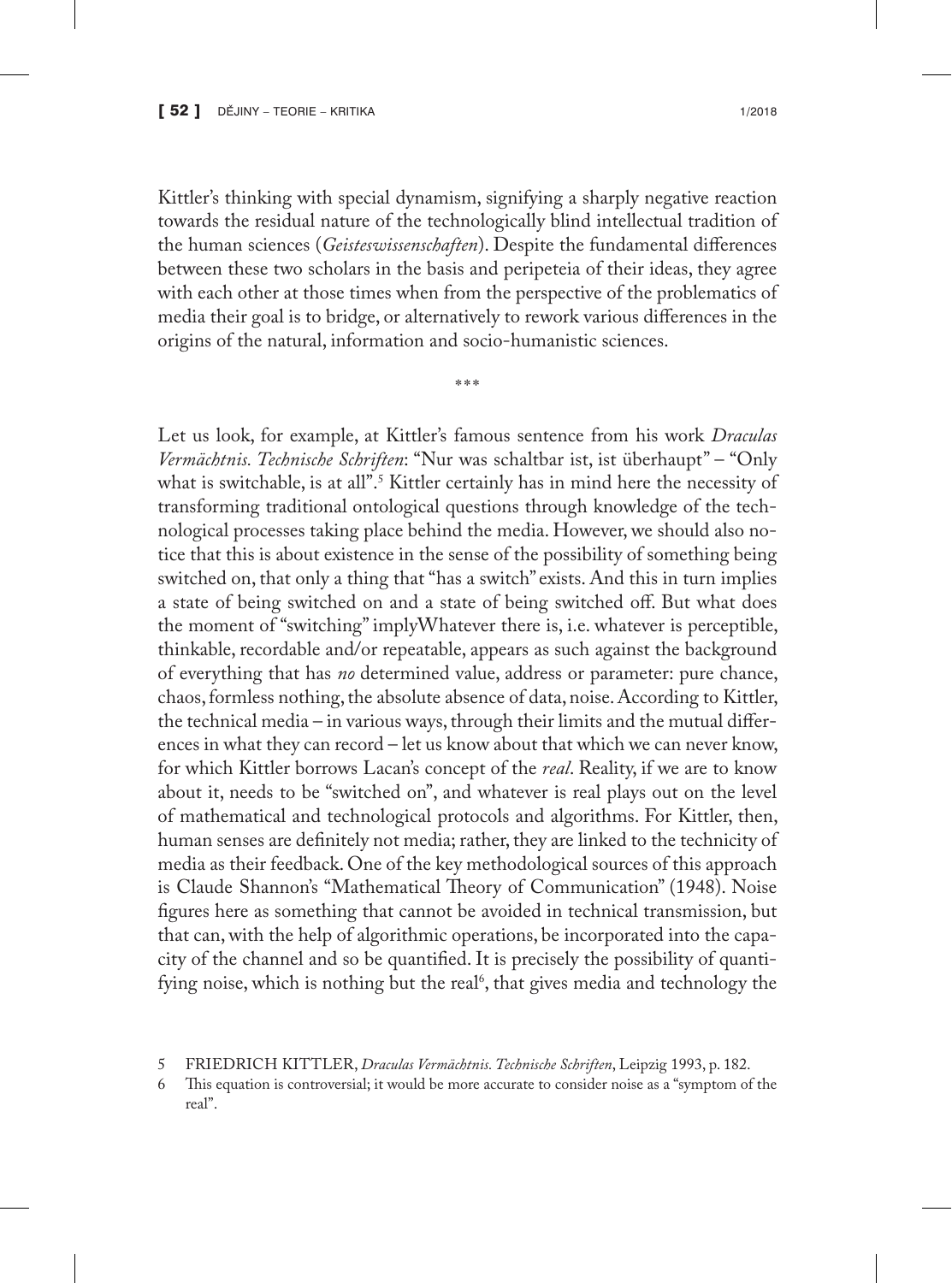advantage over the human subject with all its processes of consciousness, cognition and sense categories. From this point, Kittler's theory sets off in a radical direction. It is no longer based on the concepts of sense, meaning, representation, mimesis etc., but rather on the concepts of signal and noise, and analyses of the very different technical reality of the creation of data and their "recording" within various media. In this way Kittler can write an archaeology of "discourse networks" (*Aufschreibesysteme*, or, literally, "systems of writing down") and follow the breaks in the evolution of methods of generating data and data flows, which is a process that paradoxically drives itself forward, within which the individual stages link to each other causally, and which cannot be reversed.

One such break is that historical moment at the end of the nineteenth century when new analogue technical media first appeared that enabled data to be recorded and/or replayed (i.e. more than just information) in real time: the phonograph, the gramophone and film. In other words, according to Kittler there was a collapse of the monopoly of writing and its system, which is exclusively symbolic.7 "Writing, however, stored writing", writes Kittler, "no more and no less".8 In a chirographic and typographic civilisation, everything that had to exist must have passed through a limited system of graphemes, "through the bottleneck of the signifier":9 the endlessly varied reality of the senses was subjected to a graphic-syntactic segmentation so that within it – within the technology that enables the re-evocation of the data flow – "words quivered with sensuality and memory".10 At the moment the phonograph appeared, the symbolic system of writing collided with the capability of this harmless-looking invention to record and replay the physical effects of the real: acoustic frequency curves on the phonograph cylinder, which, however, is also a method of recording. This difference can again be described with the help of the distinction between noise and information: it is now possible to record sounds which do not fall into a recognisable symbolic system (such as an unknown language or the sounds of some exotic music that cannot be captured by traditional methods of notation); it is possible to replay the voices of the dead; the direction of the data flow can now be reversed, and in so doing the *effect* of pure noise that cannot be detected by simple senses is made present. According to Kittler, this manipulation of the

- 7 F. KITTLER, *Gramophone*.
- 8 F. KITTLER, *Gramophone*, p. 7.
- 9 F. KITTLER, *Gramophone*, p. 4.
- 10 F. KITTLER, *Gramophone*, p. 10.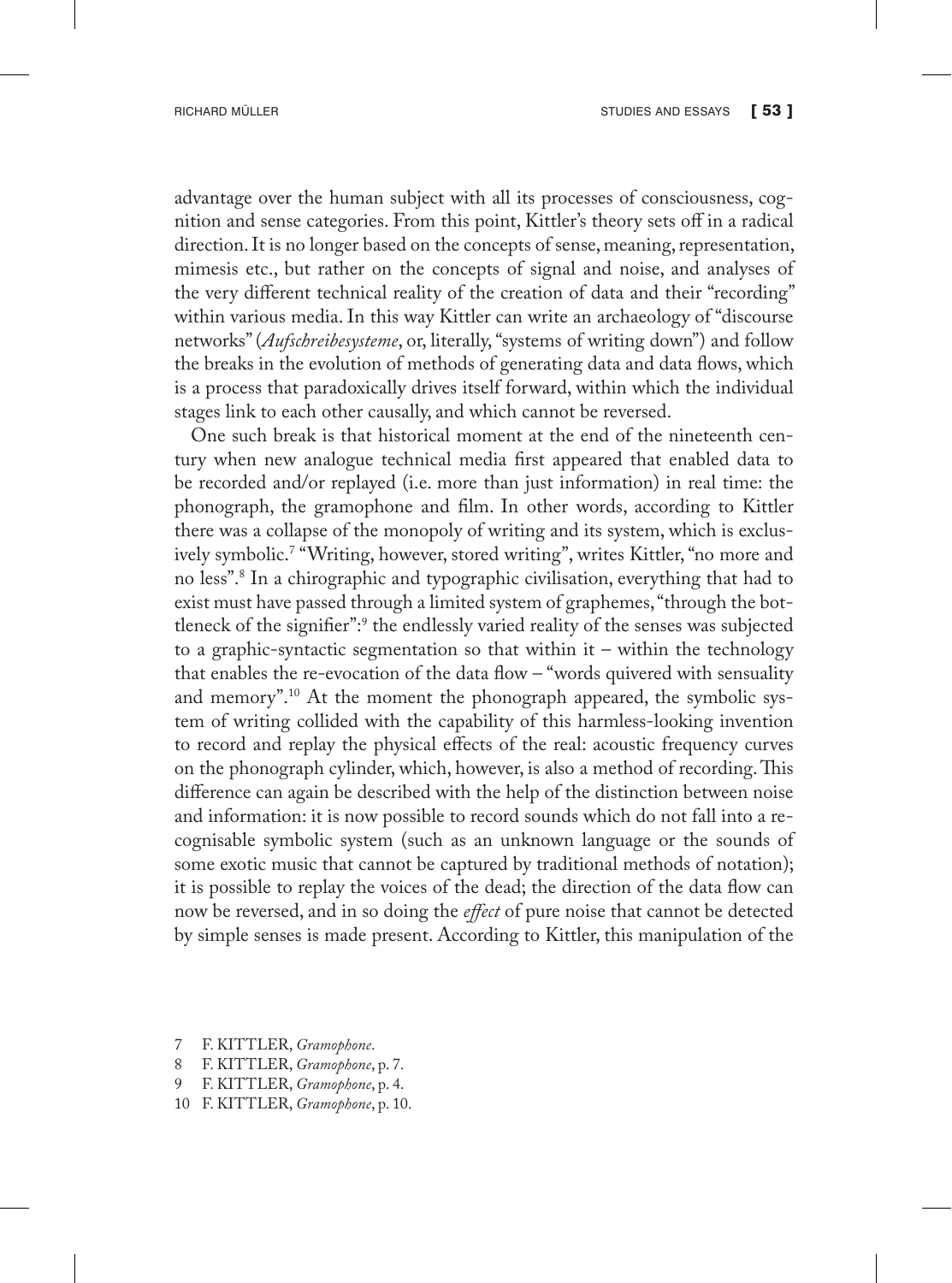time line has a greater significance than the earlier discovery of photography, $11$  in which the effect of the real is also imprinted in the chemical layer on the silver substrate. And for this reason, film – a sequence of images, through whose mechanical acceleration the optical illusion of movement arises – is of comparable significance: for the first time, it is possible to see the *imaginary* of the movement of the human or animal body. In the spirit of Kittler's observations it is also possible to say that psychoanalysis could only have arisen after the invention of film and the phonograph. In a similar way, the "oral history" and "primary orality" by Walter J. Ong<sup>12</sup> are revealed "only after the end of the writing monopoly, as the technological shadows of the apparatuses that document them [on magnetophone tapes]".13

As Kittler points out: "It is no coincidence that Lacan recorded infants' jubilant reactions to their mirror images in the form of documentary footage. Finally, of the real nothing more can be brought to light than what Lacan presupposed – that is, nothing. It forms the waste or residue that neither the mirror of the imaginary nor the grid of the symbolic can catch: the physiological accidents and stochastic disorder of bodies. (…) Film was the first to store those mobile doubles that humans, unlike other primates, were able to (mis)perceive as their own body. Thus, the imaginary has the status of cinema. And only the phonograph can record all the noise produced by the larynx prior to any semiotic order and linguistic meaning. (…) Freud's patients no longer have to desire what philosophers consider good. Rather, they are free to babble. Thus, the real – especially in the talking cure known as psychoanalysis – has the status of phonography."14

It can be said, then, that the real is not accessible to human senses, however it does show through media as that thing which cannot be made symbolically present. For Kittler, the history of media has its beginning and its end. It begins with symbolic segmentation, with the spatialization of the flow of speech via the medium of writing, and it ends at the point when it is possible to convert analogue data to digital (plus and minus binary values, with no interspace

- 11 See especially WALTER BENJAMIN, *Malé dějiny fotografie* [*Brief History of Photography*], in: Co je to fotografie?, (ed.) Karel Císař, Prague 2004, pp. 9–19; WALTER BENJAMIN, *Umělecké dílo ve věku své technické reprodukovatelnosti* [*The Work of Art in the Age of its Technical Reproducability*], in: Výbor z díla I. Literárněvědné studie, (ed.) Martin Ritter, Prague 2009, pp. 299–326.
- 12 WALTER J. ONG, *Technologizace slova: mluvená a psaná řeč* [*Orality and Literacy: The Technologizing of the Word*], Prague 2006.
- 13 F. KITTLER, *Gramophone*, p. 7.
- 14 F. KITTLER, *Gramophone*, pp. 15–16.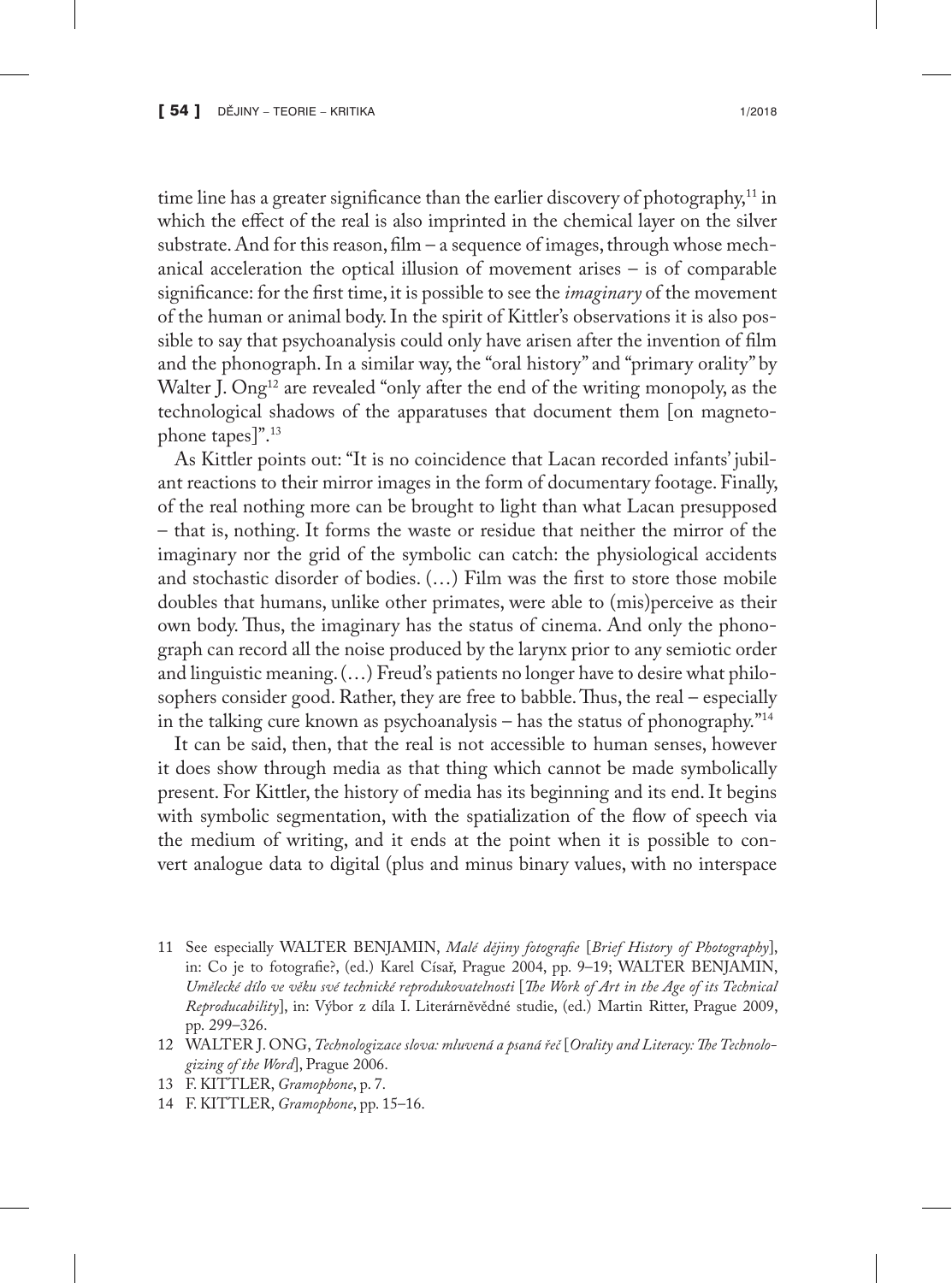between them) and back into digital hypermedia, the first stage of which is the Turing machine. These invisible processes of breaking down data into an endless sequence of two values and their reassembly, which takes place at a speed beyond human perception and experience of time, do not, according to Kittler, just define our situation, but also merge with history: "If the film called history rewinds itself, it turns into an endless loop".15 The subject of this Kittleresque history, then, is no longer humankind, but rather the media technologies themselves, whose evolution is escalating in nature. For Kittler, media invent themselves; thus, the last people who "wrote" the development of digital technology were the engineers who, at the beginning of the 1970s, unfolded several dozen square metres of blueprint paper in the Intel laboratories in order to construct the hardware architecture of the first integrated microprocessor. All other microprocessors were subsequently designed using microprocessors.16

Sybille Krämer has pointed out the penetrating, but also problematic implications of Kittler's theory,<sup>17</sup> of which at least two (of the latter) are worthy of attention here. First of all, with the digitalisation of data the truly significant processes by which, with the help of cultural technologies, reality is formed, play out beyond the reach of human senses. Thus Kittler claimed that the phase of phenomenological thinking and aesthetic experience was overtaken by history; this means the end of phenomenology and also the end of art based on *aesthesis*. What has remained is a by-product of the existence of bits and optic cables: the digital environment, interface, entertainment. In the introduction to his book *Optical Media* Kittler remarks that his "insane and probably impossible task"<sup>18</sup> is to do for media what Hegel did for aesthetics: describe a system that is not just of art, but rather of art and media at the same time – under the conditions, however, in which this system progressed towards its end, just as the recording monopoly of the book did in Hegel's time, which (as Kittler asserts) came to its end with the first public presentation of photography. Secondly, Kittler's vision presupposes a new kind of *operative ontology*, whose being consists in the logic of technological processes that relate only to formal computational systems. Digitalisation is, therefore, a modern form of a universal language.19

- 15 F. KITTLER, *Gramophone*, p. 4.
- 16 FRIEDRICH KITTLER, *Literature, Media, Information Systems: Essays*, London 1997, pp. 147–148.
- 17 SYBILLE KRÄMER, *The Cultural Techniques of Time Axis Manipulation: On Friedrich Kittler's Conception of Media*, Theory, Culture and Society 23/2006, pp. 93–109.
- 18 F. KITTLER, *Optical Media*, p. 26.
- 19 S. KRÄMER, *The Cultural Techniques*, p. 108.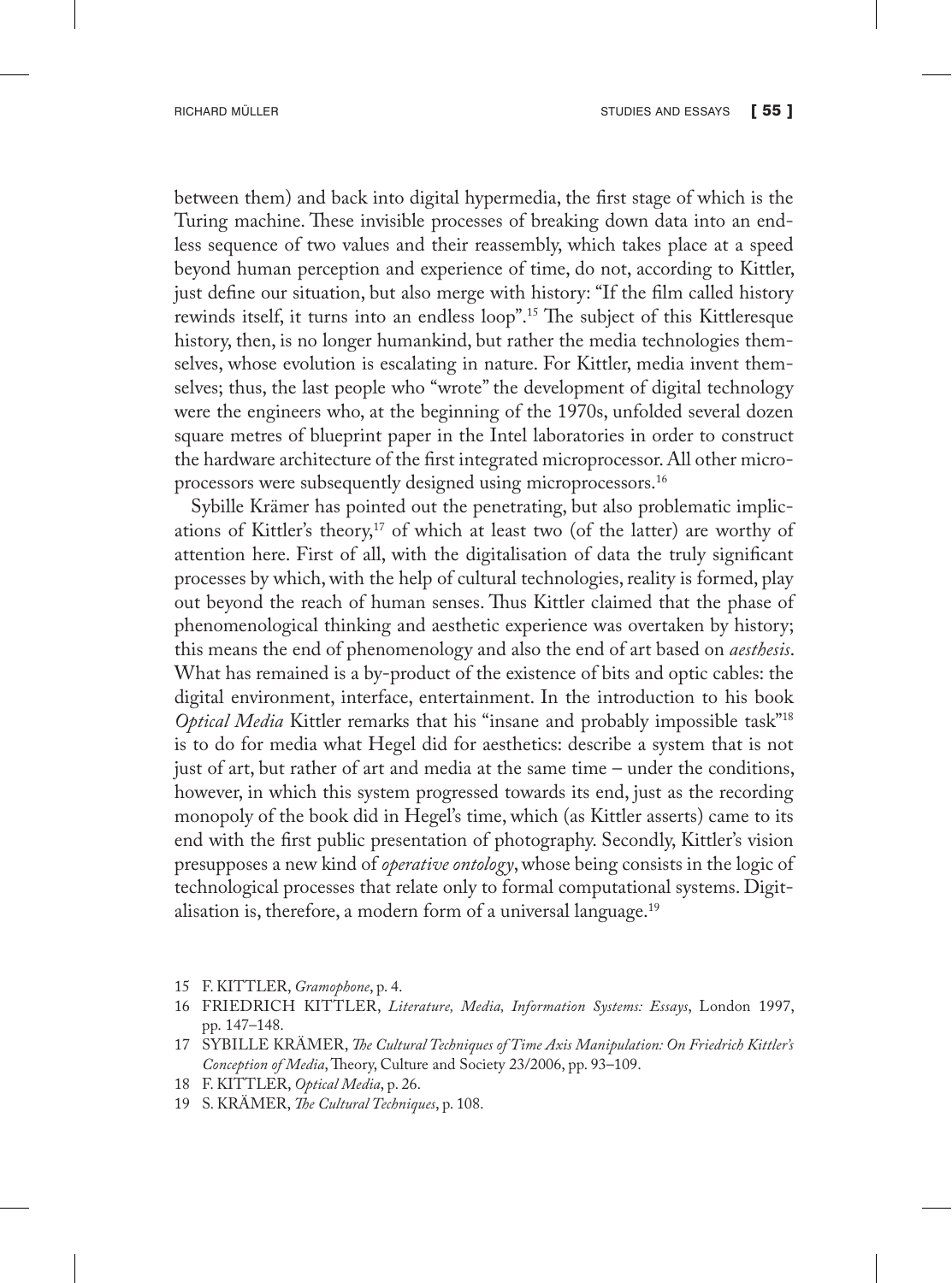We may add one hopefully important observation to this: Kittler's theory itself intentionally chooses the "archaic" media form of writing (and of the lecture, *cf.* Kittler's commentary in his book *Optical Media: Berlin Lectures 1999*). By its very nature, however, it can only describe the conditions of the end of meaning, not its own meaning. Kittler's prophetic style, the nature of which we shall assume has been sufficiently delineated in the extracts above, thus appears as an intentional medial choice telated to the history of writing and literature – and can even be interpreted as that aspect of modernism for which Peter Bürger (*Theorie der Avantgarde,* 1974) advocated, after Walter Benjamin, the term 'melancholic'. Kittler's literary-critical contribution<sup>20</sup> leads to establishing such coordinates where it seems impossible to interpret literary texts in any other way than as symptoms of media-technological development, i.e. through extracts and random passages about numbers and symbols. Kittler does not just abandon the traditional aesthetic forms (form, genre, theme) and semantic categories of meaning, but also any attempt at the reconstruction of "authors" and (their) "works". We could, however, also see this differently: this aspect of Kittler's *écriture*, from a certain perspective, falls into a poetological key – one that is melancholic, finding fertile soil in allegorical figures ("the film called History" etc.) and fragments.

As far as Kittler's methodological reflections are concerned, it is worth mentioning what he has absorbed, and how he has deviated from the work of Michel Foucault. Kittler accepts Foucault's defining theoretical steps, through which historiography is transformed into the reconstruction of discontinuous strata that form, in different epochs, the different conditions of enunciation, and subjects them to specific criticism. Approaches and concepts such as the archaeology of knowledge, episteme and discourse analysis are, in his opinion, created (from the point of view of Foucault's own time) by an anachronistic projection of an alphabetical universe in which the concept of media does not yet exist. This is why, according to Kittler, Foucault's analyses reach no further than the mid-nineteenth century; this is why Kittler entitled his habilitation thesis "Discourse networks" (*Aufschreibesysteme*) 21 and examined in it the sharply differing key dates of 1800 and 1900 (Kittler 1985); and this is why he is writing an "archaeology of the present". "Even writing itself, before it ends up in libraries,

<sup>20</sup> NIELS WERBER, *The Disappearance of Literature: Friedrich Kittler's Path to Media Theory*, Thesis Eleven 1/2011, pp. 47–52.

<sup>21</sup> This is also why the established English translation "discourse networks" seems only a rough approximation of the original "systems of inscription" or "of writing down"; Kittler wants to move beyond Foucault's "discourse".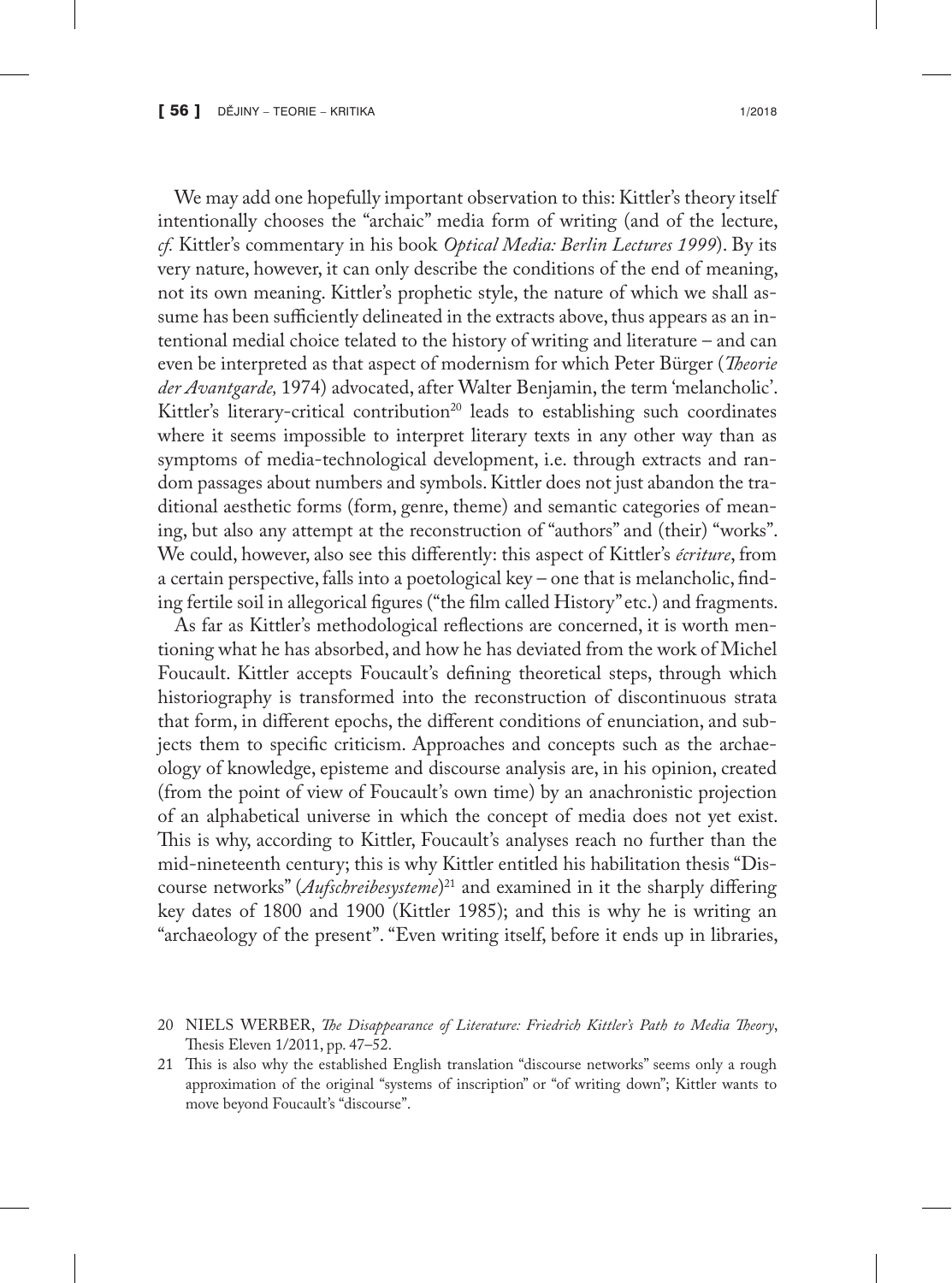is a communication medium, the technology of which the archaeologist simply forgot. It is for this reason that all his analyses end immediately before that point in time at which other media penetrated the library's stacks. Discourse analysis cannot be applied to sound archives or towers of film rolls".22

Despite a certain continuity with Marshall McLuhan's work, Kittler's thinking differs from that of the founder of media studies in fundamental ways. McLuhan's view is foundational for the subject in the sense that he does not consider media to be just the sum of all existing media. One of his well-known theses states that media are the extensions of man, of the human body – prosthetic augmentations of the sense organs. This extension of the senses becomes the dynamic of techno-anthropological development, whereby technology on the one hand, and the human body on the other join together and separate as the objects of co-evolution, while at the same time they remain independent entities.<sup>23</sup> Technical media broaden the human sensory universe, wherein human organs both "extend" and "amputate" to the same degree (e.g. contact lenses correct the dysfunctional eye, but at the same time fix the specific visual defect). McLuhan's definition of media is necessarily broad and along with television and printing it also contains the bicycle, money or the light bulb. From Kittler's point of view, McLuhan penetratingly observed that the content of one form of media is always another form of media24: the content of printing is the written word, the content of the telegraph is printing, and so on (*cf.* J. D. Bolter & R. A. Grusin's concept of remediation; see also W. J. T. Mitchell: "all media are mixed media, combining different codes, discursive conventions, channels, sensory and cognitive modes").25

- 22 F. KITTLER, *Gramophone*, p. 5. Kittler's theory then opens critical perspectives on the approach of *the new historicism*, which took inspiration from Michal Foucault. Which archival works, data storage protocols, media, archival and material technologies enable and motivate the selection and (typically for the new historicism) juxtaposition of literary and non-literary texts? With the help of which cultural technologies will we build historical awareness? And how does the technology of "memory" appear in the historical text? Is it not, in the final analysis, a great weakness of the new historicism that it did not recognise that the codex, the manuscript, the book or the text are among the many types of recording media by means of which an observable and reflectible reality is constructed? That the written text remained its model for the historical record, that methodologically (not materially) it remained mono-medial?
- 23 On McLuhan's central position between Kittler's technological anti-humanism and physicalmaterial post-humanism, as represented by e.g. N. Katherine Hayles, see *Critical Terms for Media Studies*, (eds.) W. J. T. MITCHELL, MARK B. N. HANSEN, Chicago 2010, pp. XII–XIII.
- 24 MARSHALL MCLUHAN, *Jak rozumět médiím* [*Understanding Media*], Prague 2011.
- 25 W. J. T. MITCHELL, *Picture Theory: Essays on Verbal and Visual Representation*, Chicago 1994, p. 95.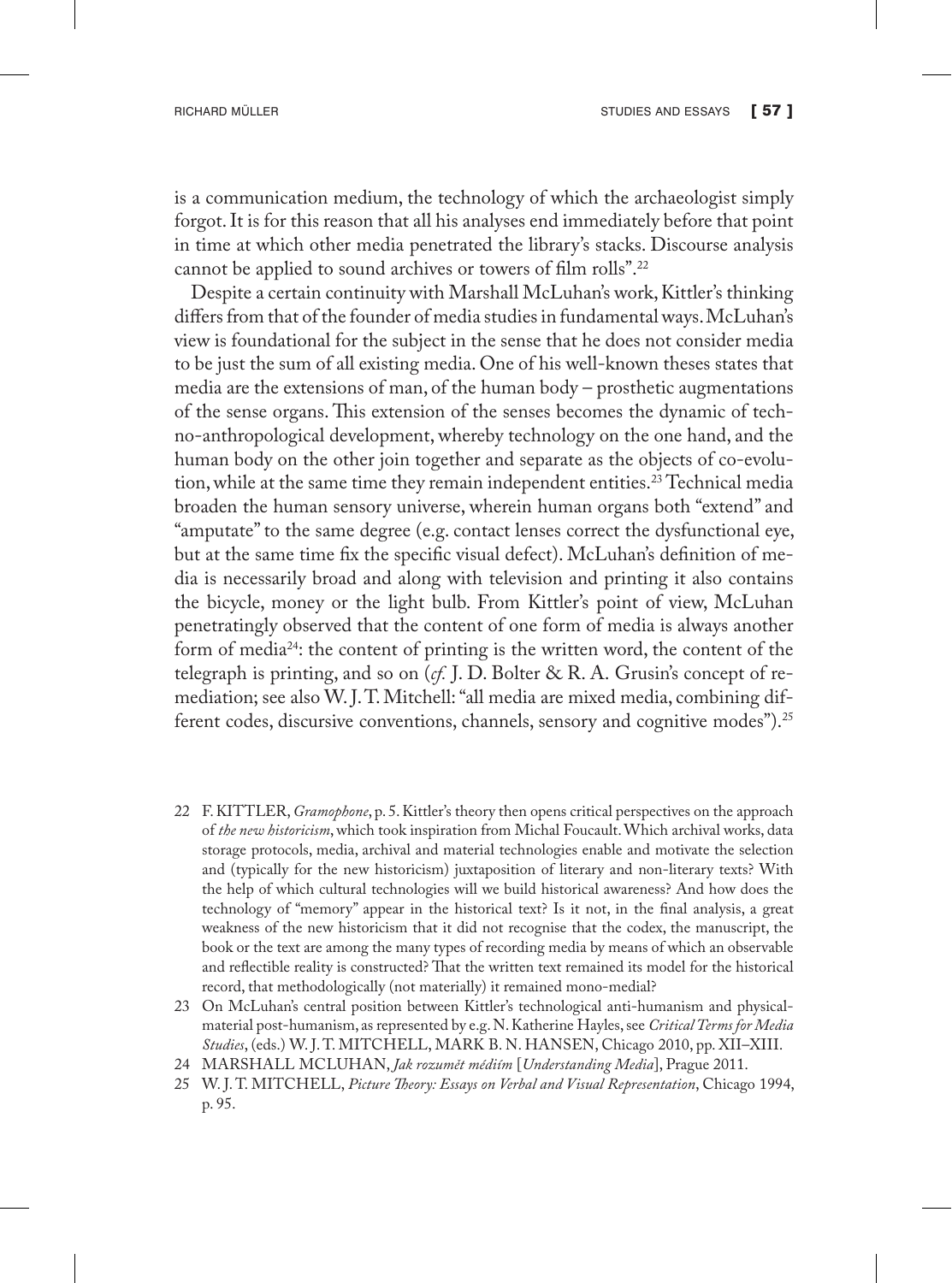It is possible to observe this right up to today's hypermedia, which, according to Kittler, make the concept of media (in the great arch of 'History') superfluous. Nevertheless, Kittler's condemnation of McLuhan's understanding of media is telling: "Only McLuhan, who was originally a literary critic, understood more about perception than electronics, and therefore he attempted to think about technology in terms of bodies instead of the other way around".26

\*\*\*

Thinking about media has proliferated and become more differentiated since the time of Marshall McLuhan, for whom media are the extensions of man, and of Friedrich Kittler, who arrives at his penetrating insights on the basis of the premise that the guiding principle of history is not man, but rather media technology. During this process, the idea of mediality has become especially important within the broad field of German *Medienwissenschaft* <sup>27</sup> that emerged from Kittler's early *Medienanalyse* and broadened out into the investigation of cultural techniques (*Kulturtechniken*) up to the contemporary philosophy of media or media anthropology; *cf*. also some approaches within the context of new media and intermediality. It is not just the investigation of mediality as the general condition of thought, cultures and the phenomenality of the world that appears especially challenging from the perspective of philosophy and aesthetic thinking, but also the search for connecting links and for meaningful differentiation among the most varied types of media, from art forms through to mass communication and digital media.

Access to the first of the thematic groups just mentioned is enabled from the depths of the traditions of predominantly continental philosophy by, for example, a concept such as Derrida's thinking on archi-écriture (archi-writing), which lies beyond (or previous to) the semiotic dualities of image and word ( J. Derrida; M. Petříček); or by the negative theory of media, for which the mediality of media itself resists shaping and immediate observation, which is to say that this phenomenon remains linked with negativity, with the trace, with the moment of outage (D. Mersch; J. Vojvodík). One original theory, which ap-

27 Cf. BERNHARD SIEGERT, *Cultural Techniques: Or the End of the Intellectul Postwar Era in German Media Theory*, Theory, Culture and Society 6/2013, pp. 48–65; *Medienwissenschaft. Východiska a aktuální pozice německé filozofie a teorie médií* [*Medienwissenschaft. Foundations and Current Positions of German Philosophy and Theory of Media*], (eds.) KATEŘINA KRTILOVÁ, KATEŘINA SVATOŇOVA, Prague 2016.

<sup>26</sup> F. KITTLER, *Optical Media*, p. 29.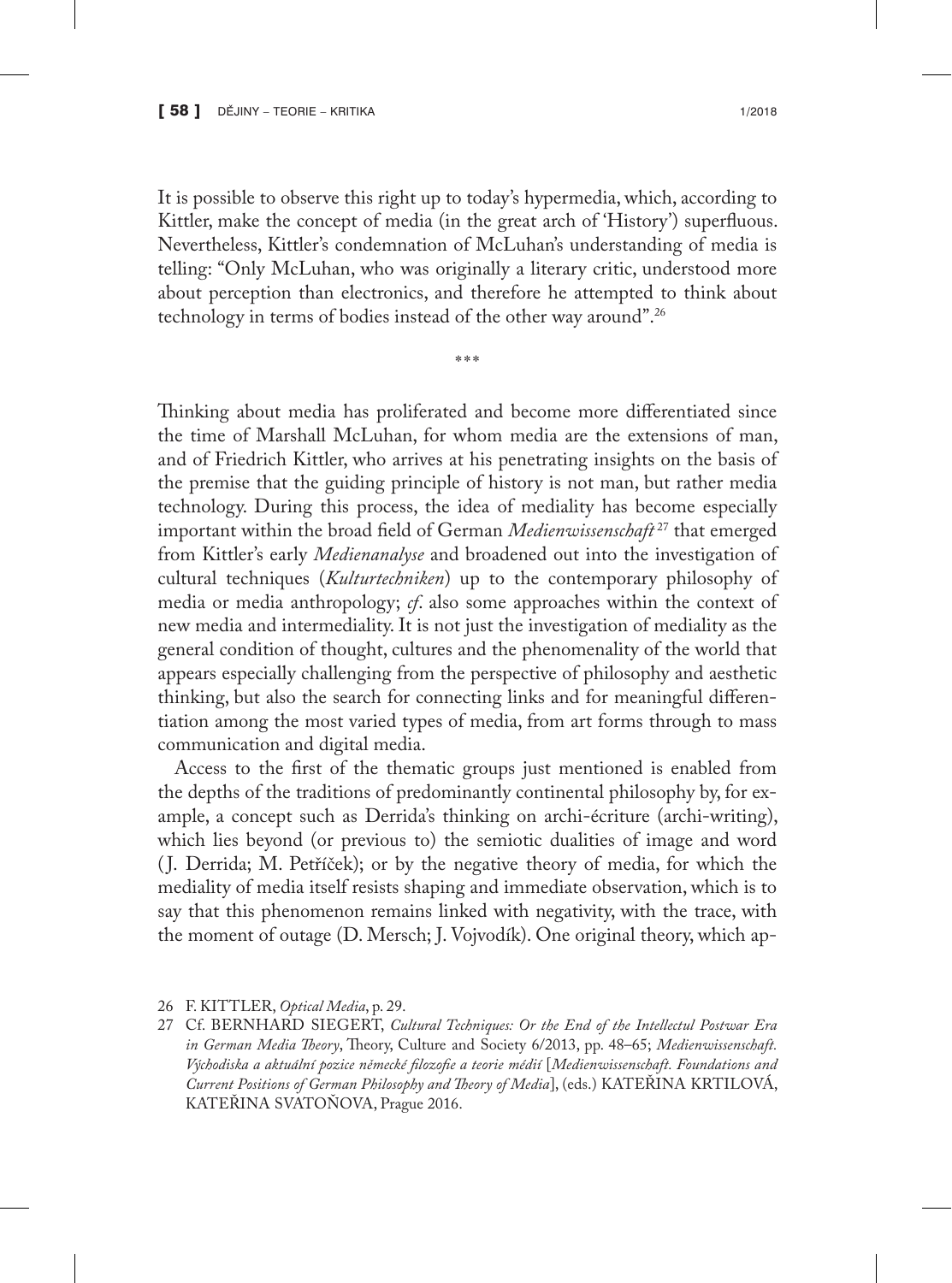proaches mediality from well outside the established lines of philosophical and sociological thought, is systems theory. Its basic principles of examining societies and their communications media and forms were first proposed by Niklas Luhmann. Luhmann's idea is that of a conceptually comprehensive project that works with the impulses of non-Aristotelian (operational) logic (G. Spencer-Brown), cybernetics (H. von Foerster) or the theory of organisms (H. R. Maturana, F. J. Varela). It is, however, also capable of linking them with the history of philosophy and theories of society in such a way that in so doing their classic themes (matter and substance, consciousness and communication, etc.) are subjected to a significant reassessment. Luhmann's theory is developed at the levels of a general theory of systems, a theory of the social system and a theory of the individual systems of modern society (law, economics, art, religion, science, education, politics, personal relations). In his description of these various fields he combines a triple perspective: firstly, communication (the autopoiesis of society within a network and with the help of a network of communications); secondly, systemic (autopoiesis of a system with the aid of self-observation and distinguishing between the system and the environment); and thirdly, evolutionary (development of autopoietic systems with the aid of internal differentiation and variation, selection and stabilisation of elements and structures).28

For Luhmann, the fundamental starting point is the differentiation of the system toward its environment: the system is not identity, but difference. He conceives of biological, social and mental systems as autopoietic, operationally closed, recursively self-creating networks of elements (the concept of autopoiesis is created by diverging from the Aristotelian tradition and the dichotomy of poiesis and praxis). Nothing may enter such a system that is outside this network of self-reactions – no external element. A system can only react to its environment by means of its own elements (its own "programme" for creating them), i.e. with the aid of the system/ environment difference. Social systems, i.e. societies, and mental systems, i.e. consciousness, share a universal medium (here, for the first time, we see the relevance of the concept of media), which is meaning (*Sinn*). At the same time, however, they are consistently separated in the way

28 NIKLAS LUHMANN, *Essays on Self-Reference*, New York 1990; NIKLAS LUHMANN, *Die Kunst der Gesselschaft*, Frankfurt am Main 1995; NIKLAS LUHMANN, *Die Gesselschaft der Gesselschaft*, Frankfurt am Main 1997; NIKLAS LUHMANN, *Art as a Social System*, Stanford 2000; NIKLAS LUHMANN, *Láska jako vášeň; Paradigm lost* [*Love as Passion; Paradigm Lost*], Prague 2002; NIKLAS LUHMANN, *Sociální systémy. Nárys obecné teorie* [*Social Systems. An Outline of a General Theory*], Brno 2006; NIKLAS LUHMANN, *Theory of Society*, vol. 1, Stanford 2012; NIKLAS LUHMANN, *Introduction to Systems Theory*, Cambridge 2013.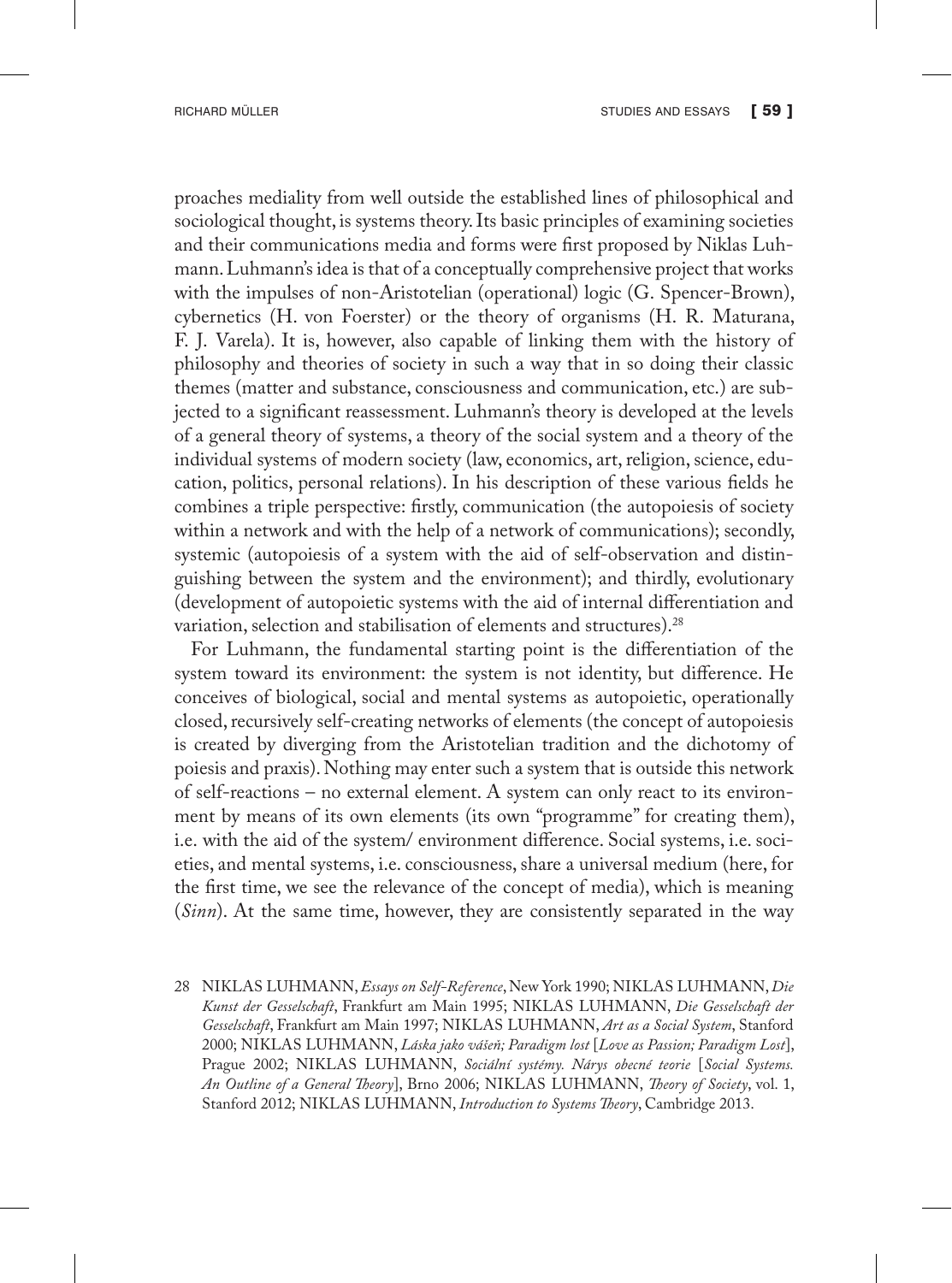indicated above, i.e. they function towards themselves only as a *component of their environment*: it is for this reason that a social system can only communicate by communication (message), not by consciousness. The same is true in reverse: only through consciousness, not communication, can a mental system think. The system/ environment difference is written into these systems in the same way as the relationship between the past and the future, through which, according to Edmund Husserl, a consciousness of temporal continuity is formed (by the mutual relationship of protension and retention shaping a continuous movement of the horizon of meaning).

The basis for the organisation of social systems is, therefore, communication – a communication event having arisen within the structure of all possible (contingent) communication events (the concept of contingence is that of something that is neither impossible nor necessary). For consciousness, this principle is the thought that is always already a continuity of the past and the anticipated (*cf.* the connection above with Husserl's phenomenology, whose analysis of the shaping of meaning by consciousness Luhmann considers to be the first appearance of the autopoiesis of consciousness in the history of European thought).<sup>29</sup> The living motivation not just of evolution, but of the very existence of systems, is the attempt to prevent its immediate interruption when face to face with that limitless randomness which represents everything else: the system drastically reduces the complexity of the environment to the pure continuity of its own elements, and this is constantly being created using observation of the environment and observation of oneself as the observer (second-order observation). This reduction is enabled by operations carried out exclusively with the help of their own binary code: for example, the distinction between communication/non-communication. If the complexity of the environment increases, the increasing noise of the environment is reduced by the self-organisation and internal differentiation of the system: thus, in historical eras we arrive at the founding of those functionally different subsystems of modern societies which were referred to above and to which the system of art also belongs.

The concept of media here does not refer to the material bearer of meaning or to the means of communication, albeit that for these cases Luhmann uses the roughly analogous concept of "dissemination media" (*Verbreitungsmedien*). The "medium" functions as the flip side of the coin, the clear contrast to "form", as a medium in which forms are discernible. So, for example, the indistinguishable and endless variations of tone and sound on the one hand, and the phoneme – an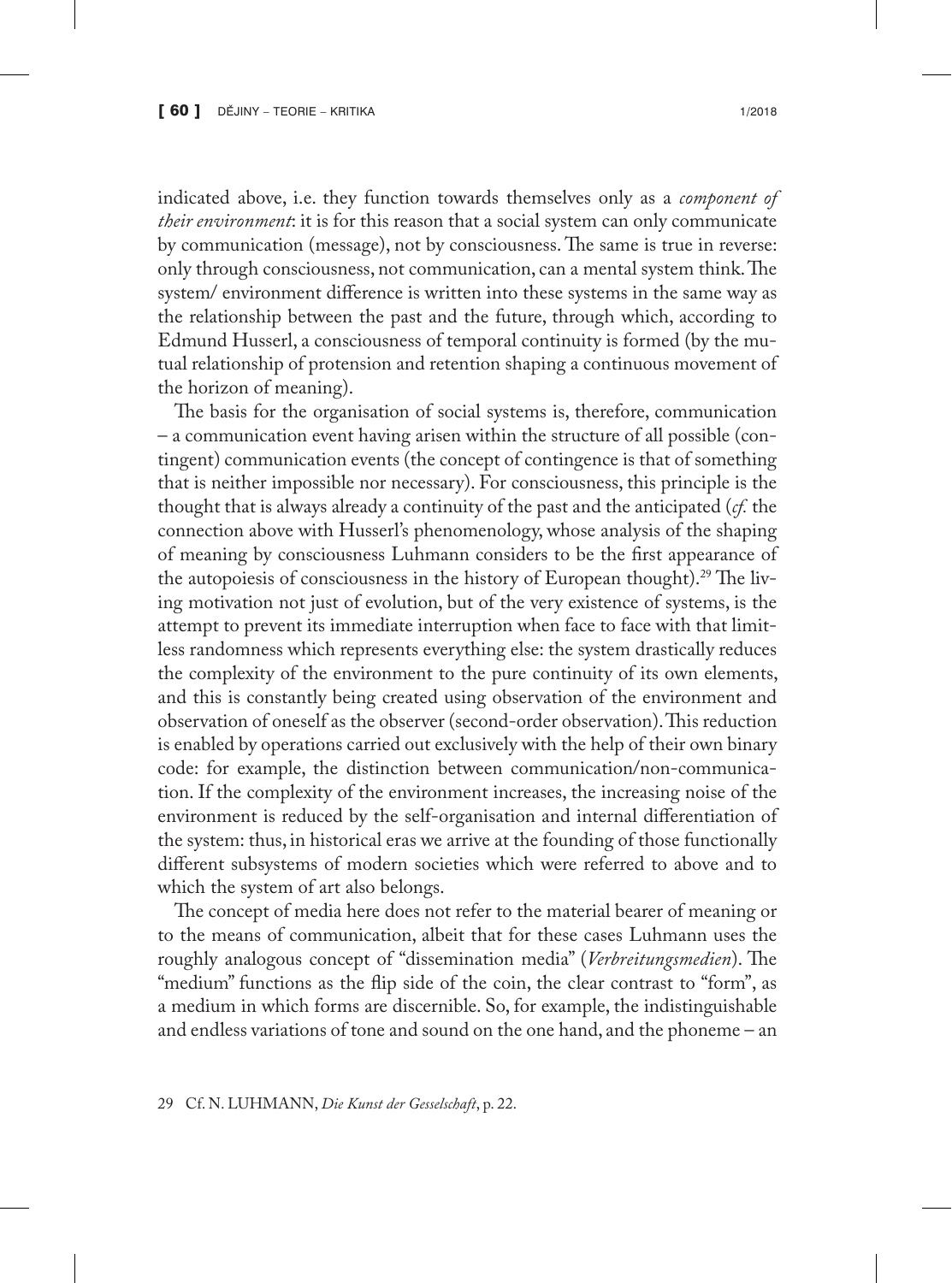invariant bundle of distinctive characteristics – are related to each other: this is the relationship between medium and form. However, a level higher, and entirely in the spirit of Saussure's concept of language, the situation changes: now the phoneme becomes part of a chain which creates form, i.e. a morpheme, against the background of the medium of a linguistically amorphous sequence of phonemes and in contrast to the limited number of formable morpheme chains. It is possible, as is well-known, to continue on in this fashion (F. de Saussure, N. S. Trubetskoy). Medium/form is a distinction that changes according to the level and the area of activity we observe. From the system theory perspective, it is important that language (and communication media) are not systems in the sense given above. However, from the point of view of both meaning-oriented (*Sinn-orientierte*) systems – consciousness and societies (communications) – language appears as a fundamental communications medium – a medium not of their mutual interconnection and adaptation, but rather of a structural pairing, a mutual observing by means of their own distinctions, and an observing of the way these distinctions are continually created. This conception of language is not common, but it does have precedents in the history of thought (*cf.* Wittgenstein's concept of private language).30

On the level of complex modern societies, we then arrive at Luhmann's concept of symbolically generalised media. With the rise of the second degree of dissemination media, which is (after the rise of writing) printing, the reach of communications crosses a critical line for civilisation. There has to be a manifold increase of the set of criteria for accepting communication as communication, through which the functionally differentiated subsystems of the social system concurrently arise. Only in this way is it possible to introduce feedback guaranteeing the self-regulation of communications, i.e. to decide on the difference between communications and non-communications, and on which types of communication (difference) "make a difference", i.e. carry information and have to be understood. ("Information is a difference that changes the state of a system, thus generating another difference").<sup>31</sup> Symbolically generalised media are the results of such process of differentiation of the social system and, at the same time, they are the media of evolution of individual specialised subsystems: science (whose symbolically generalised substrate is 'the truth'), economics ('money') or art. For example, according to Luhmann a significant increase in the complexity of the

<sup>30</sup> DAVID WELLBERY, *Systems*, in: Critical Terms for Media Studies, (eds.) W. J. T. Mitchell, Mark B. N. Hansen, Chicago 2010, pp. 297–309.

<sup>31</sup> N. LUHMANN, *Theory of Society*, vol. 1, p. 113.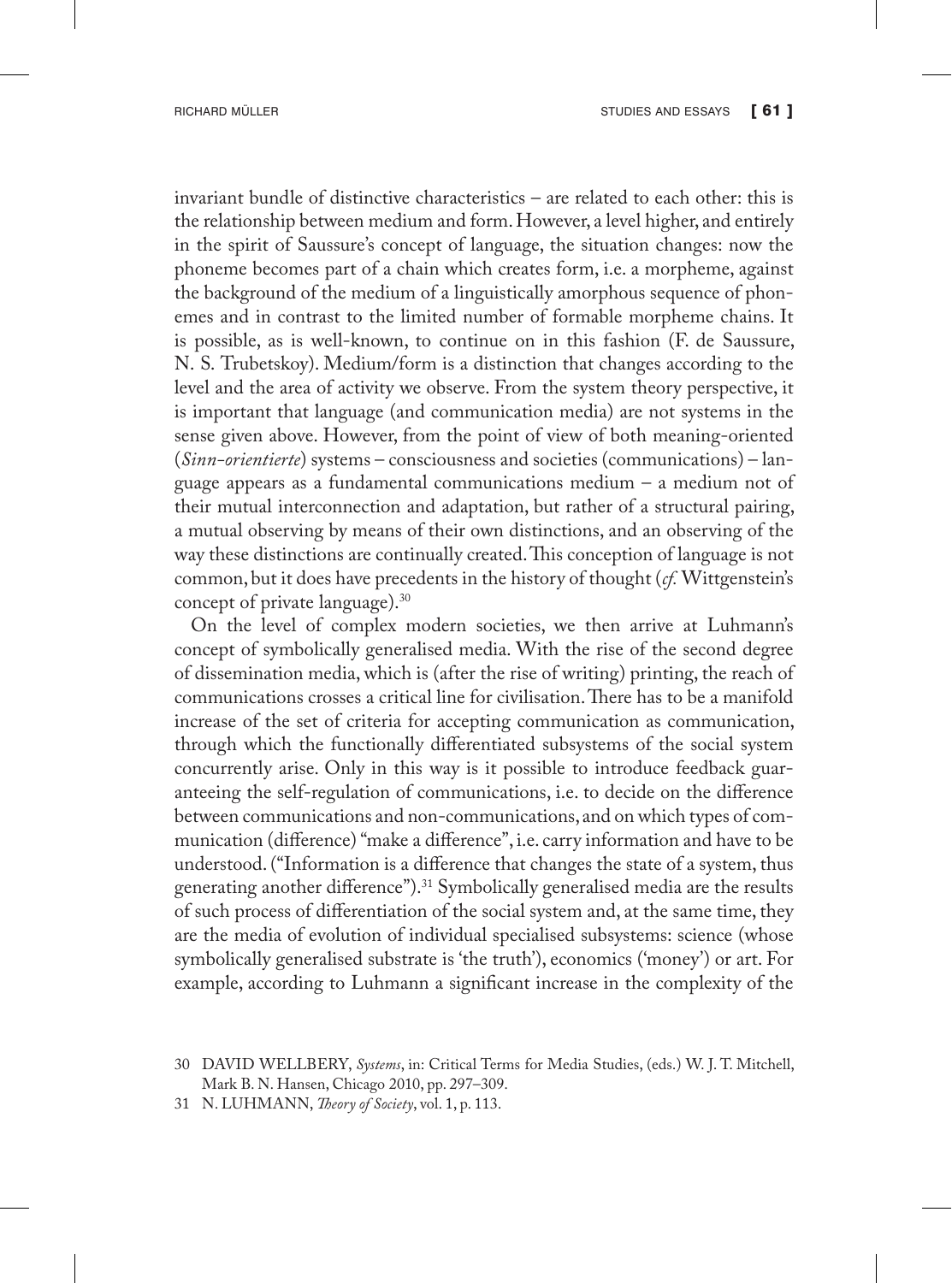system of art and its establishment in the form of a special social subsystem took place at the beginning of the new age. Art gradually "became aesthetic" (this process was already underway in mediaeval painting): it relaxed its ties to the already differentiated centres of religion and politics and became independent from the expression of political, religious or moral interests. The functional conception of the work of art changed (the model work (*cf.* the rhetorical concept of *copia*) – the individualised work – the singular work) and with this the demands on it increased: the work now must ensure both discontinuity from previous works, and continuity within the system as a whole. During the eighteenth century, this differentiation process (including the differentiation of the relationship between professionals and the public: the artist becomes a "genius", the expert becomes an expert on styles, etc.) became irreversible.32 The style that, in Luhmann's account, is conceived of as purely functional is then nothing more than a method of reaching a union of differentiation between form and context (rather than content): the genetic material that guarantees the continuation of art and the breaking away of every work of art from what precedes it. This can also be expressed as "an artwork distinguishes itself by virtue of the *low probability of its emergence*".33

It is evident that Luhmann's conception offers a new perspective on the history of "functionally differentiated societal systems" in the perspective of their distinct evolutionary phases – and the processes of their autonomous establishment in particular are seen as if through a focused lens. Compare this with the work of the representatives of *systemtheoretische Literaturwissenschaft*, as developed by, among others, G. Plumpe, N. Werber, S. J. Schmidt or Ch. Reinfandt. The individual literary text (the communication) can be grasped here as a difference generating a difference. The literary canon appears as a partial, temporarily stabilised structure of selections, a programme determining valid literary-communicative acts, a constantly activating communication selection grid (of subjects: literary works, and of approaches: interpretations), which *more frequently* ("naturally") controls communications than itself becomes the subject of communication, and thus of questioning (deviation) and reselection. The system theory of literature is, however, clearly less suitable for understanding e.g. the author's poetics – it puts

33 N. LUHMANN, *Art as a Social System*, p. 154.

<sup>32</sup> Cf*.* GERHARD PLUMPE, *Epochen moderner Literatur: Ein systemtheoretischer Entwurf*, Opladen 1995; CHRISTOPH REINFANDT, *Der Sinn der fiktionalen Wirklichkeiten: Ein systemtheoretischer Entwurf zur Ausdifferenzierung des englischen Romans vom 18. Jahrhundert bis zur Gegenwart*, Heidelberg 1997.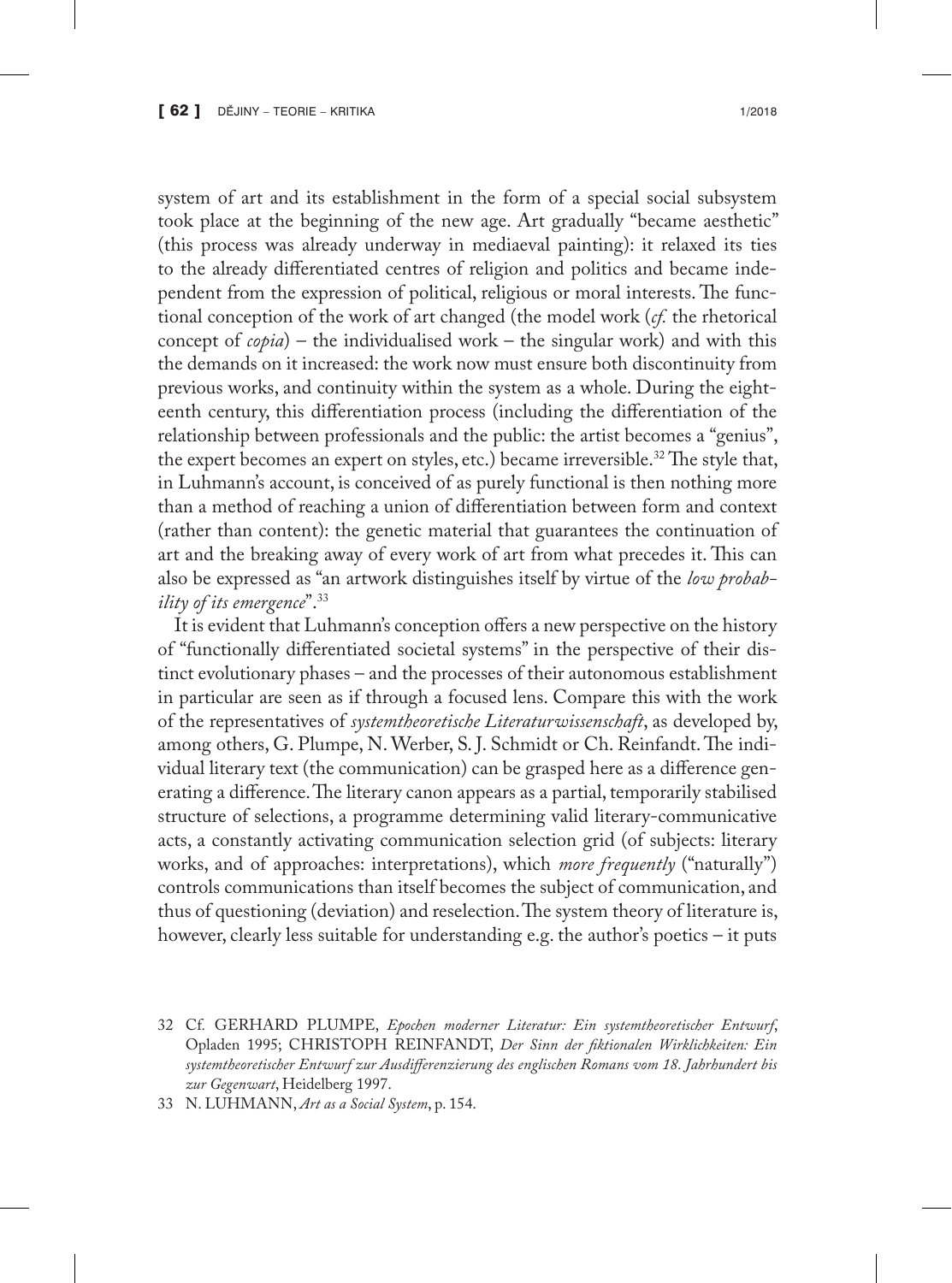connections of this kind in the position of anachronisms. (*Cf.* however Schmidt's project of Media and Cultural Studies, *Medienkulturwissenschaft*, which attempts to cross systems theory with aspects of the theory of action.34)

\*\*\*

An approach to the other problem mentioned above – the differentiation of various (artistic, technical, mass, electronic and digital) media and their relationships – is given in Lars Elleström's work.35 Elleström starts with intermedial questions and sketches out a synchronous taxonomy of relationships valid for all manifestations and kinds of mediality. At the same time, he does not proceed "from above", from the singular, already historically established media, but rather he breaks down (the totality of) media into their individual characteristics and aspects, i.e. their sub-planes (he uses the word "modality"), which offer themselves up for logical comparison (at the same time leaving the philosophical-theoretical roots of his distinctions more closely unexplored – more on this below). He sets the typical questions such as "the image and the word", "visual and verbal media", "film and literature", "multimediality", "adaptation", "what is a medium" etc. temporarily aside and instead works from the so-called modalities, with whose help he then moves on to determine three broadly conceived types of media: basic, qualified, technical (see below). At the same time, the materiality of media, both latent and realised, made manifest, is not parenthesized.

To begin with, Elleström distinguishes four mutually closely linked, but theoretically definable modalities of media: material, sensorial, spatiotemporal and semiotic. Each of these consists of multiple possible modes. The material modality is the name given to the latent physical and corporeal interface, which is grasped by man through his senses (e.g. in the case of a motion picture the flat surface of the screen and the sound waves; the material modality of the printed literary text is a two-dimensional surface). The sensorial modality indicates a perceptual offering of media, to which physical receptors (exteroceptors, interoceptors, proprioceptors) and senses (sight, hearing, touch, smell, taste) turn in order to generate sense-data and sensations. The spatiotemporal modality, according to

<sup>34</sup> For instance, SIEGFRIED J. SCHMIDT, *Přesahování literatury: Od literární vědy k mediální kulturní vědě* [*Literature Borders. From Literary Science to Media Cultural Science*], Prague 2008.

<sup>35</sup> LARS ELLESTRÖM, *Modalities of Media: A Model for Understanding Intermedial Relations*, in: Media Borders, Multimodality and Intermediality, (ed.) Lars Elleström, New York 2010, pp. 11–48.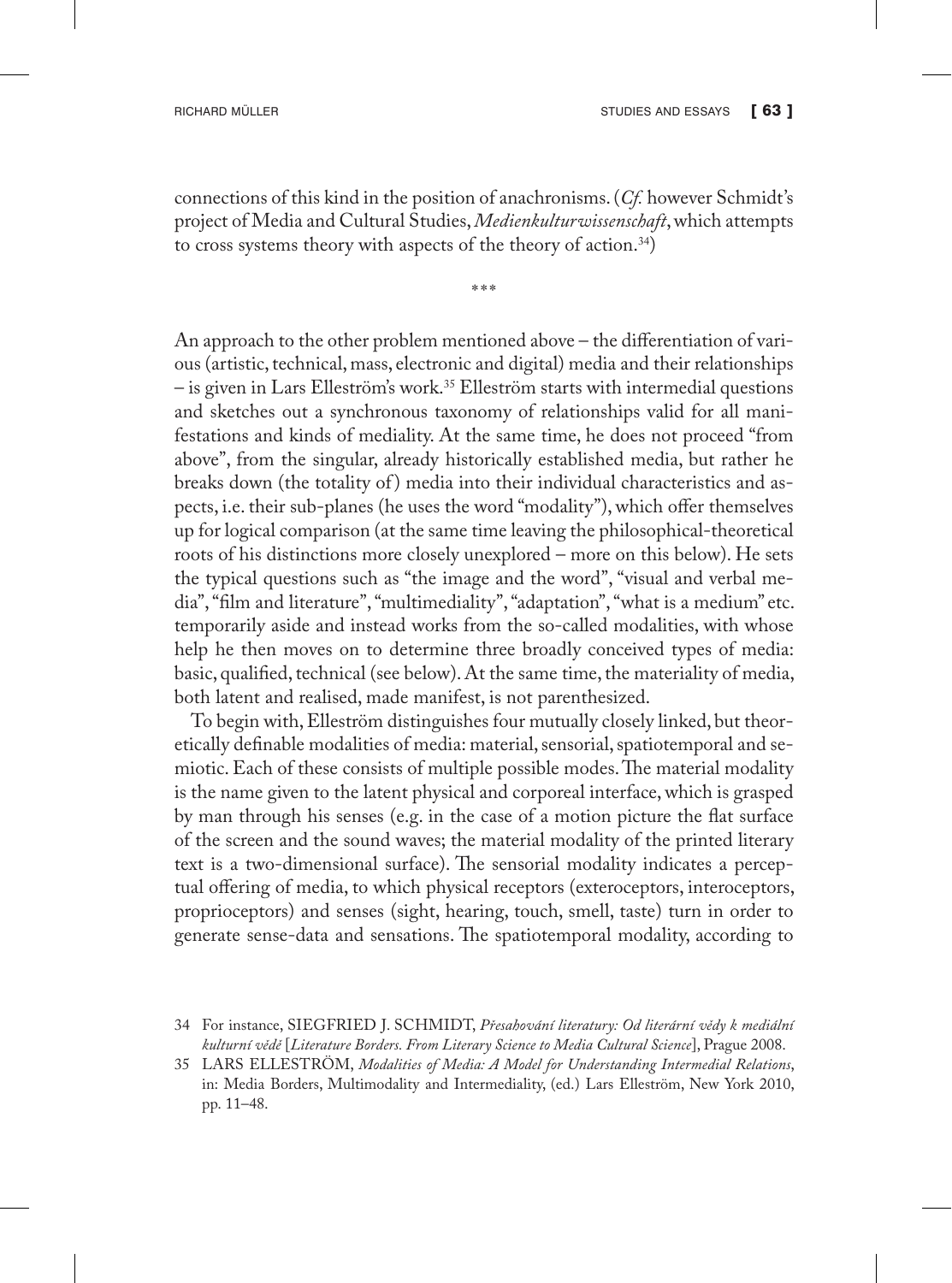Elleström, is a structuring of these sensations and sense-data into a form, *Gestalt*, which (*a priori*, according to Kant) provides conceptions and experience of space and time. In the framework of this modality Elleström makes a distinction between the modes of perceptual, virtual and materially manifested time and space.36 A semiotic modality means, following Ch. S. Pierce, the creation of meaning in the spatio-temporally conceived medium by three different modes of thinking and the interpretation of the sign: on the basis of convention (the creation of symbolic signs), resemblance (iconic signs) and contiguity (indexical signs). From this analysis it follows that the illusion of spatiality generated by film arises in the spatiotemporal modality; the sequential character of the written/printed literary text emerges in the semiotic modality (and not, for example, if the text is represented on the surface of the screen in a documentary film) in which its (most frequent) symbolic mode applies; or, one of the typographical differences between animated and feature film can be described within the framework of the semiotic modality as the difference between the iconic character of the animated image and the indexical character, which the recording technology of the camera impresses on the image of feature film.

All four modalities are, according to Elleström, essential elements of media and determine the specific character of each individual type of media. A further step, perhaps not yet adequately worked out, is to distinguish those media types for which the description of the given modality is adequate, and those which cannot be used up by them because they are, in addition, *qualified.* In the semiotic and, perhaps more generally Aristotelian tradition, Elleström also – and this may seem a duplication of the originally defined material modality – comes up with a definition of technical media as practically unparenthesizeable concretizations of abstract types: 1) (abstract) basic media: these can be determined only through the help of the modal configurations; 2) (abstract) qualified media: if these are to be understood (as media), they are strongly qualified through their developmental cultural tradition (see below); 3) (concrete) technical media: only these give a real and physically stable form to basic and qualified media, and are not just the tools of production. For this reason, paper, oil on canvas or the computer are, for Elleström, technical media, but the pen, the hard disk or the typewriter are not (technical media are really the means for the realisation of the latent material modality of certain media). Examples of basic media (through various combinations of modes of the given four modalities) are, then, such recognisable types as 'auditory text', 'tactile text', 'still image', 'moving

36 *Image and Code*, (ed.) WENDY STEINER, Ann Arbor 1982.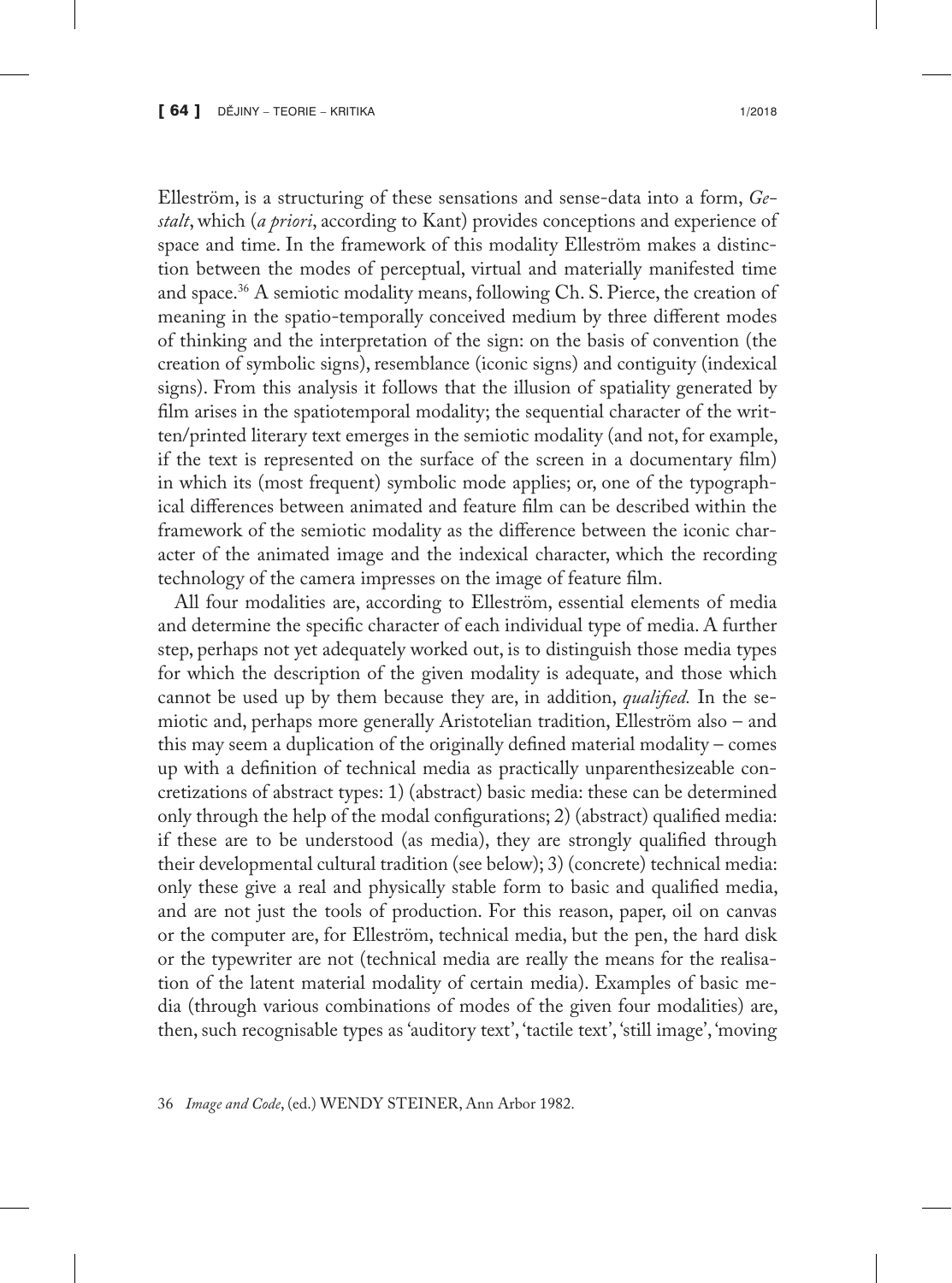image', 'iconic body performance', 'organised non-verbal sound', etc. However, at the moment when they unavoidably enter the definition of certain media through their sociohistorical development and the aesthetic-communicational convention of the determined and predetermined aspect, Elleström speaks of qualified media: qualified contextually by the specific historical, cultural and societal conditions (media are not timeless) and operationally, i.e. by specific representational and communicational codes. All artistic media are thus clearly (and long-term) qualified media. The process of qualification can also be observed in the example of film history, which did not become "qualified" on the day when it was presented for the first time as a cinematograph – something on the level of a technological curiosity rather than media in the developed sense of the word.

The implication and benefit of Elleström's systematic proposal for the field of *interart poetics*, of intermediality and comparative analysis and the interpretation of media are significant, as they clearly define the modalities ("levels") on which it is possible to compare media. This enables a description of the effects of transformation, remediation, representation and adaptation, which arise inside the given media (between its modalities), and between the various types of media, with the help of a model that makes the identification of 'acceptable' and 'unacceptable' linkages possible. However, instead of these implications, in the context of the previously introduced perspectives I will focus here on the weaknesses that lie behind the strengths of Elleström's theoretical analysis. Both Kittler and Luhmann, mentioned earlier, constructed their ideas at a purposeful distance to the existing map of disciplines, in anticipation or prefiguration of ending and rewriting it. Elleström's model enables movement across the borders of the various media and disciplines, while enriching work in established fields such as film studies, literary criticism, the history of art etc., but it does not cast doubt on them, and is not intended to do so. Its multi-level proposal is open, extensible and adaptable, but it is also clearly static, not because it does not contain that prophetic and entirely anti-sacral motif of the beginning and end of the history of media, which we find in Kittler's work, nor that radical recoding of the paradigm of investigating society and the individual that Luhmann proposes, but in the sense that it does not explain the omnipresence (and evasiveness) of mediality, or the motive for the genesis of media, i.e. what it is that propels the accelerating and escalating (according to Kittler or McLuhan) development, evolution, or devolution of media, including artistic media.

\*\*\* One can also say that although it is possible to take into consideration and include in Elleström's synchronic and static model (albeit not explain) the change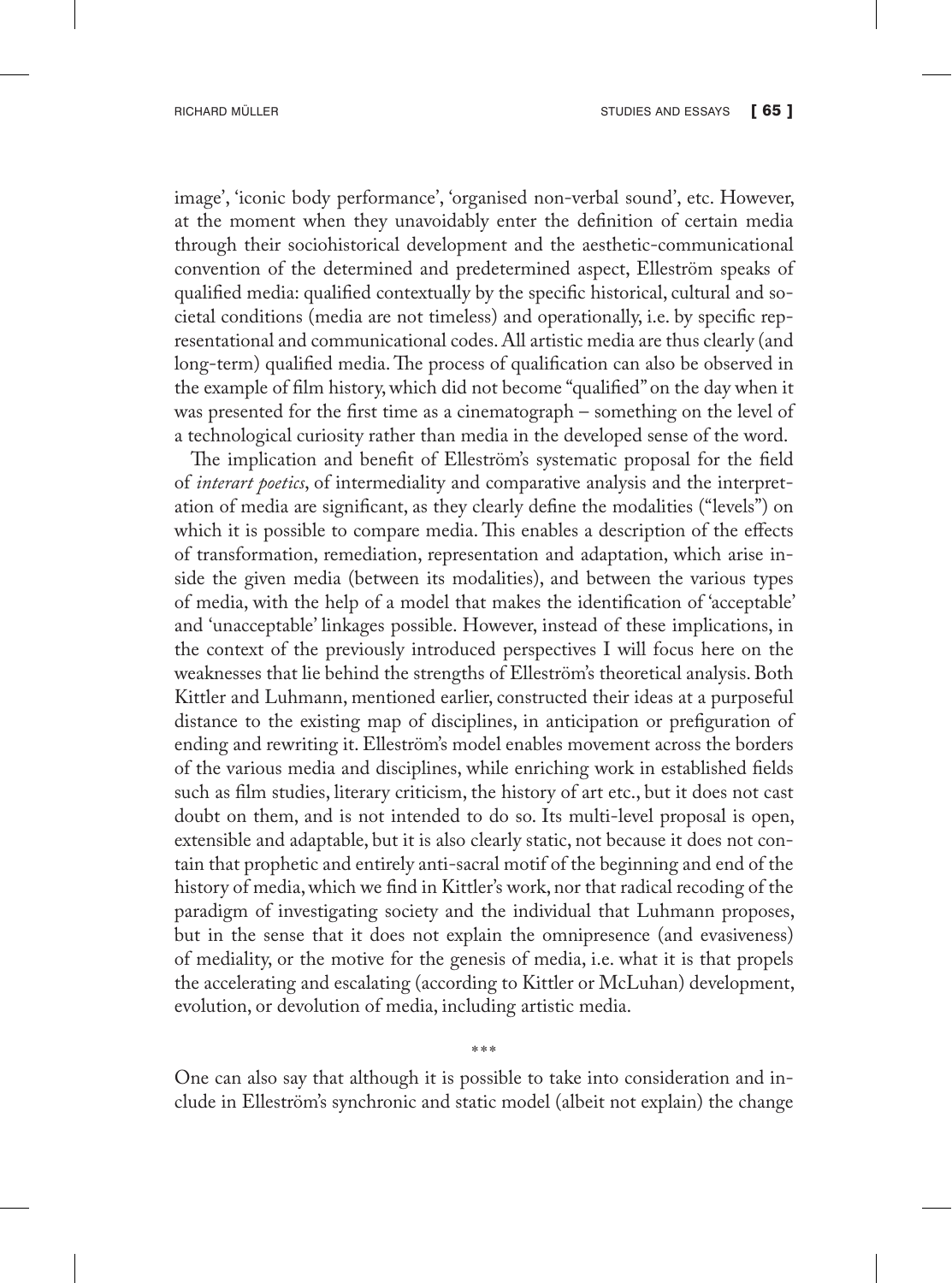and development of media forms (diachrony), the model does not clarify its relationship to the philosophical traditions which it inherits. Elleström belongs to hermeneutic thinking (in the broad sense of interest in the interpretation of the sense of media "content", not just the transmission of information and data); his argumentation, however, variously draws on phenomenological, semiotic, cognitive-scientific and generally technical knowledge, without noting the methodological tension following from their establishment. Elleström's understanding of the human body as one of the "technical media" through which a theatrical presentation takes place acts, however, from the perspective of phenomenological perception or idea of "alterity", simplistically.37 The distinction between the material modality and technical media in the ideas of content and form then seem to draw us to the idea that the question of material realisation seems to be just a matter of *techne*: "the material modality of sculpture consists of (an idea of ) extended, generally solid materiality that can be realized by technical media such as bronze, stone or plaster".38 The static distinction of content and form as a level ("of modalities"), however, seems to lead to a blurring of the fact that this "technical realisation" has already been given in advance, i.e. by a semiotic convention tied to the state of certain art, its qualified dimension: that the use of the material is an aesthetic choice that also transforms *additional* "levels" of the work/medium. Against this, Luhmann's idea, which moves many traditional areas of discipline such as aesthetics, literary criticism or comparative art theory outside the field of view, understands the distinction between media and its form as its own medium ("evolution") of art. Suddenly the development and "self-organisation" of artistic forms within the framework of a system of art appears from a genetically more appropriate view, which also explains that moment of its "qualification" and autonomous establishment. At the same time, Elleström's scrutiny of the difference between e.g. the television and computer screen (a two-dimensional surface, sound reproduction, moving and still image) is – again from Kittler's point of view – a misunderstanding of "what is". Even if Kittler's technological radicalism excludes extensive groups of questions and themes, and primarily in essence any meaningful experience with media and artistic forms, his cultural-critical insight throws a light on similar "neutral" analyses of intermedial relations, within which they appear as "correct",

<sup>37</sup> Cf. MIROSLAV PETŘÍČEK, *Hranice a limity textu* [*The Boundaries and Limits of the Text*], Česká literatura 52/2004, no. 4, pp. 528–539, and there especially the references to Edmund Husserl's *Cartesian Meditations* (1931) and the work of Maurice Merleau-Ponty.

<sup>38</sup> L. ELLESTRÖM, *Modalities of Media*, p. 30.